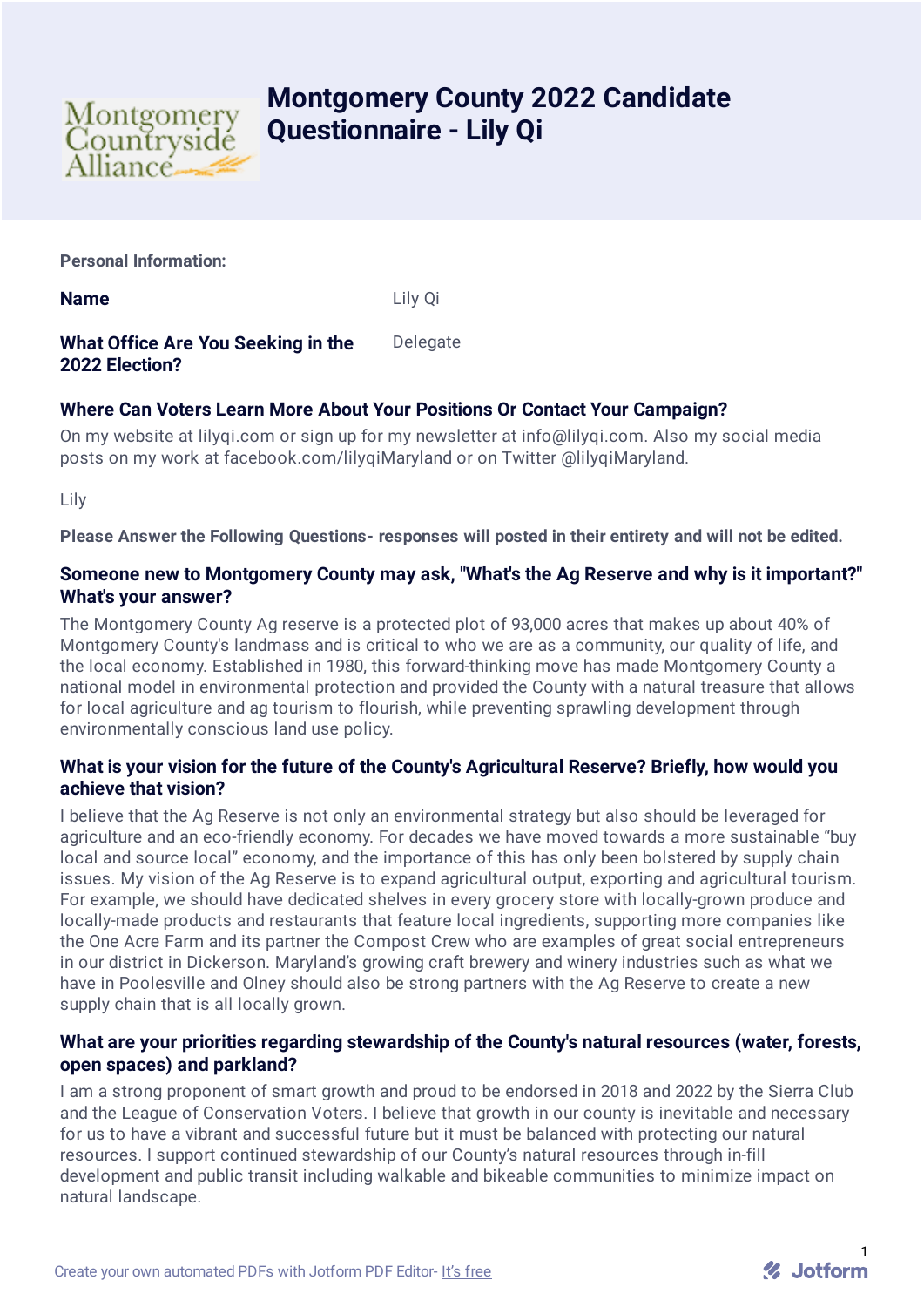#### **What role will you play with regard to ensure that we safeguard our drinking water supply both surface and groundwater?**

In this past legislative session, I worked with the Muddy Branch Alliance, Clean Water Action and other partners to sponsor HB371 for smart road salting standards for private companies as we have seen increased chloride levels in local water systems due to salt runoff from roads. While this legislation did not pass, I will continue to work with local organizations such as your organization to see this through. It is unfortunate that the legislation got stalled because the Maryland Dept of the Environment is already working on implementing a training program as my bill proposes and such requirement already exists for public contractors. I have also been supportive of efforts to curb pesticide runoff and believe in providing additional resources for those on well and septic systems who are at risk of system failure. Thank you for your support of my legislation.

#### **What are your top priorities to help the County address climate change? What role will the Ag Reserve play?**

My top priorities are faster transition to clean energy sources, protecting the ag reserve and our waterways, and growing a green economy. In particular, these priorities have been reflected in my work as a first-term legislator. I have sponsored and passed legislation to establish and solidify funding for a state-sponsored green bank to fund clean energy capital projects and support clean energy innovation. As chair of the MoCo Delegation's Economic Development Committee, I have also ushered through the Community Choice Energy legislation by Del. Charkoudian to accelerate Montgomery County's adoption of cleaner energy sources. Ag Reserve plays a critical role in minimizing the carbon footprint while incentivizing smart growth with concentrated density as discussed before. In addition, it can be a source for biofuel and other resources in our collective fight against climate change.

#### **What more can be done to support our local farm businesses and rural communities?**

We must focus on expanding our agriculture and the burgeoning agri-tourism business to support farm businesses and communities. Around the country agri-tourism is becoming a major aspect of the economic driver and Montgomery County is largely playing catch-up to our regional neighbors. Steps should also be explored to simplify small business ownership in the Ag Reserve. One of the most remarkable aspects of the Ag Reserve is that 94% of farms are family owned and expanding on this existing small business base will be critical in coming decades.

#### **What are your regional transportation priorities? Do you support M83 and an additional Potomac bridge and outer beltway through the Reserve or adjacent rural zones?**

Regionally I advocate for smart multi-model transportation options to meet the demands of our growing and diverse, multi-generational communities. I grew up in Shanghai where transit is the primary means of getting around. Maryland and America have to get on with our infrastructure development to make our vast suburban communities more walkable, bikeable and connected with transit-grids. I supported legislation to study the commuter bus with North Virginia and this year we passed legislation to mandate funding for MARC. We need expanded bus rapid transit on MD355 between Bethesda and Clarksburg, and the construction of the Corridor Cities Transitway (CCT). While M83 was a hot topic in 2018, it is no longer being pursued as a top choice by the county because of other studies and transit options for Upcounty. As for the second bridge crossing--I represent the Poolesville community which has made it very clear and I believe our priority should be to focus on improving the existing American Legion Bridge.

#### **How should our County manage its solid waste? What role should incineration, composting and recycling play?**

Montgomery County is a national leader with a recycling program that's one of the broadest in the region. I believe we should implement and incentivize aggressive composting in conjunction with phasing out incineration. As a Delegate, I am supportive of removing incineration from the renewable energy portfolio as this issue was presented to my committee of Economic Matters Committee multiple times. As a member of the committee, I voted to remove black liquor out of RPS as well. We